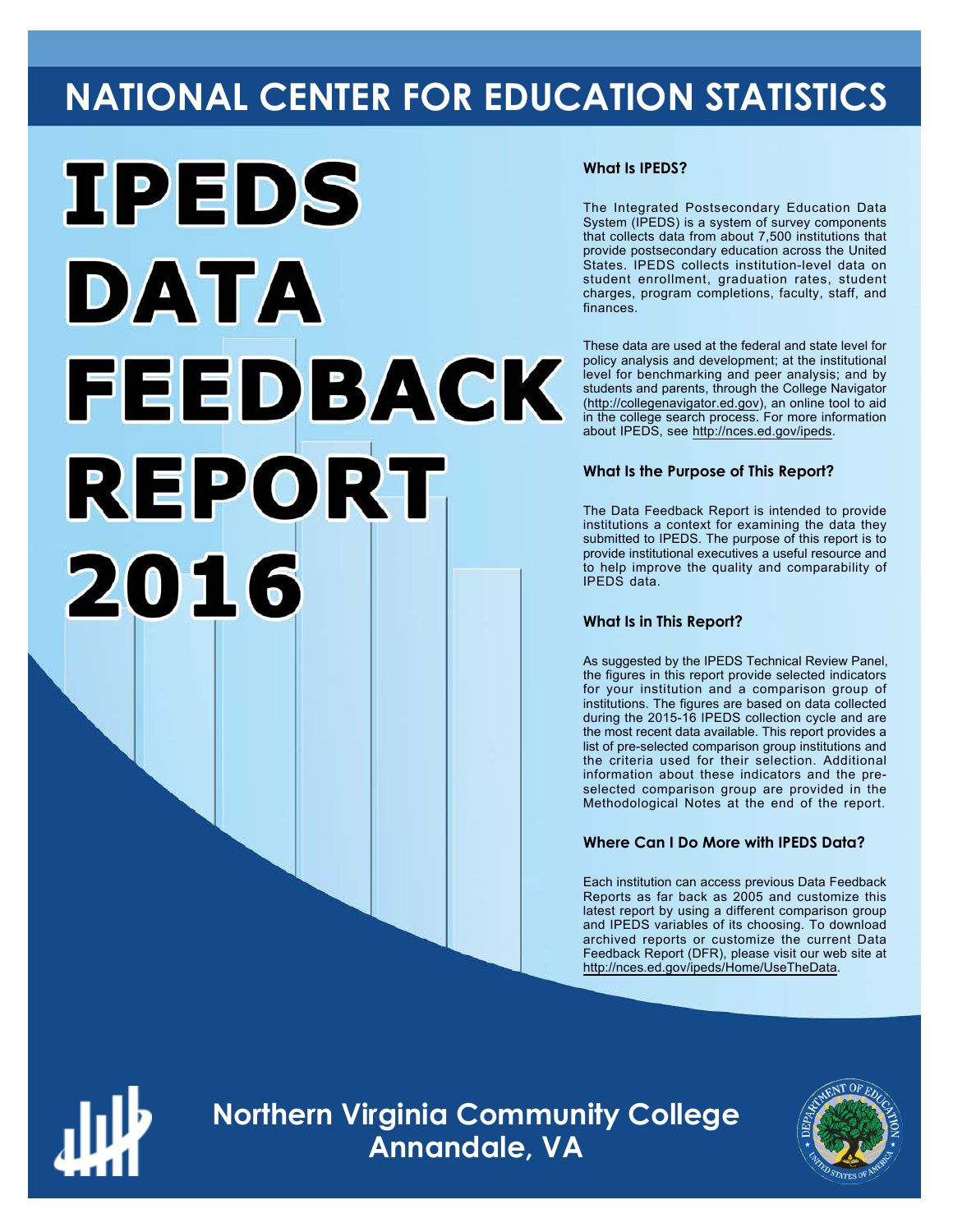### **COMPARISON GROUP**

Comparison group data are included to provide a context for interpreting your institution's statistics. If your institution did not define a custom comparison group for this report by July 17, NCES selected a comparison group for you. (In this case, the characteristics used to define the comparison group appears below.) The Customize Data Feedback Report functionality on the IPEDS Data Center [\(http://nces.ed.gov/ipeds/datacenter/\)](http://nces.ed.gov/ipeds/datacenter/) can be used to reproduce the figures in this report using different peer groups.

The custom comparison group chosen by Northern Virginia Community College includes the following 14 institutions:

- Austin Community College District (Austin, TX)
- Central Piedmont Community College (Charlotte, NC)
- City College of San Francisco (San Francisco, CA)
- Community College of Allegheny County (Pittsburgh, PA)
- Community College of Denver (Denver, CO)
- Cuyahoga Community College District (Cleveland, OH)
- Houston Community College (Houston, TX)
- Lone Star College System (The Woodlands, TX)
- Miami Dade College (Miami, FL)
- Montgomery College (Rockville, MD)
- Pima Community College (Tucson, AZ)
- Portland Community College (Portland, OR)
- Tidewater Community College (Norfolk, VA)
- Valencia College (Orlando, FL)

#### **The figures in this report have been organized and ordered into the following topic areas:**

| 1) Admissions (only for non-open-admissions schools) | [No charts applicable] |             |
|------------------------------------------------------|------------------------|-------------|
| 2) Student Enrollment                                | Fig. 1 and 2           | Pg. 3       |
| 3) Awards                                            | Fig. 3                 | Pg. 3       |
| 4) Charges and Net Price                             | Fig. 4 and $5$         | Pg. 4       |
| 5) Student Financial Aid                             | Fig. 6, 7, 8 and 9     | Pg. 4 and 5 |
| 6) Military Benefits*                                | [No charts applicable] |             |
| 7) Retention and Graduation Rates                    | Fig. 10, 11, 12 and 13 | Pg. 5 and 6 |
| 8) Finance                                           | Fig. 14 and 15         | Pq. 6 and 7 |
| 9) Staff                                             | Fig. 16 and 17         | Pg. 7       |
| 10) Libraries*                                       | [No charts applicable] |             |

\*These figures only appear in customized Data Feedback Reports (DFR), which are available through Use the Data portal on the IPEDS website.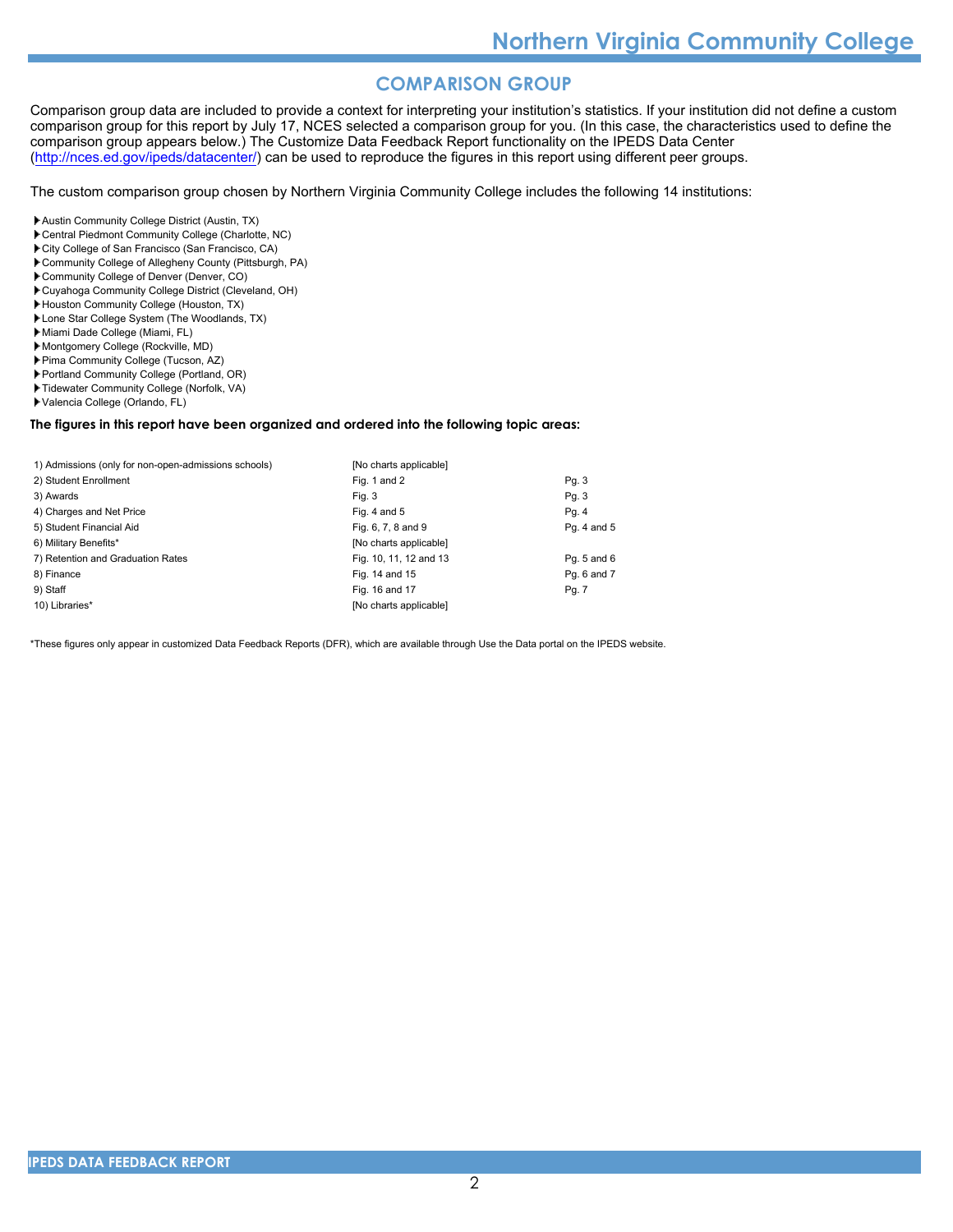



NOTE: For more information about disaggregation of data by race and ethnicity, see the Methodological Notes. Median values for the comparison group will not add to 100%. See "Use of Median Values for Comparison Group" for how median values are determined. N is the number of institutions in the comparison group. SOURCE: U.S. Department of Education, National Center for Education Statistics, Integrated Postsecondary Education Data System (IPEDS): Spring 2016, Fall Enrollment component.

#### **Figure 2. Unduplicated 12-month headcount (2014-15), total FTE enrollment (2014-15), and full- and part-time fall enrollment (Fall 2015)**

#### **Figure 3. Number of subbaccalaureate degrees and certificates awarded, by level: 2014-15**



NOTE: For details on calculating full-time equivalent (FTE) enrollment, see Calculating FTE in the Methodological Notes. N is the number of institutions in the comparison group. SOURCE: U.S. Department of Education, National Center for Education Statistics, Integrated Postsecondary Education Data System (IPEDS): Fall 2015, 12-month Enrollment component and Spring 2016, Fall Enrollment component.



**Your institution** Comparison Group Median (N=14)

NOTE: N is the number of institutions in the comparison group.

SOURCE: U.S. Department of Education, National Center for Education Statistics, Integrated Postsecondary Education Data System (IPEDS): Fall 2015, Completions component.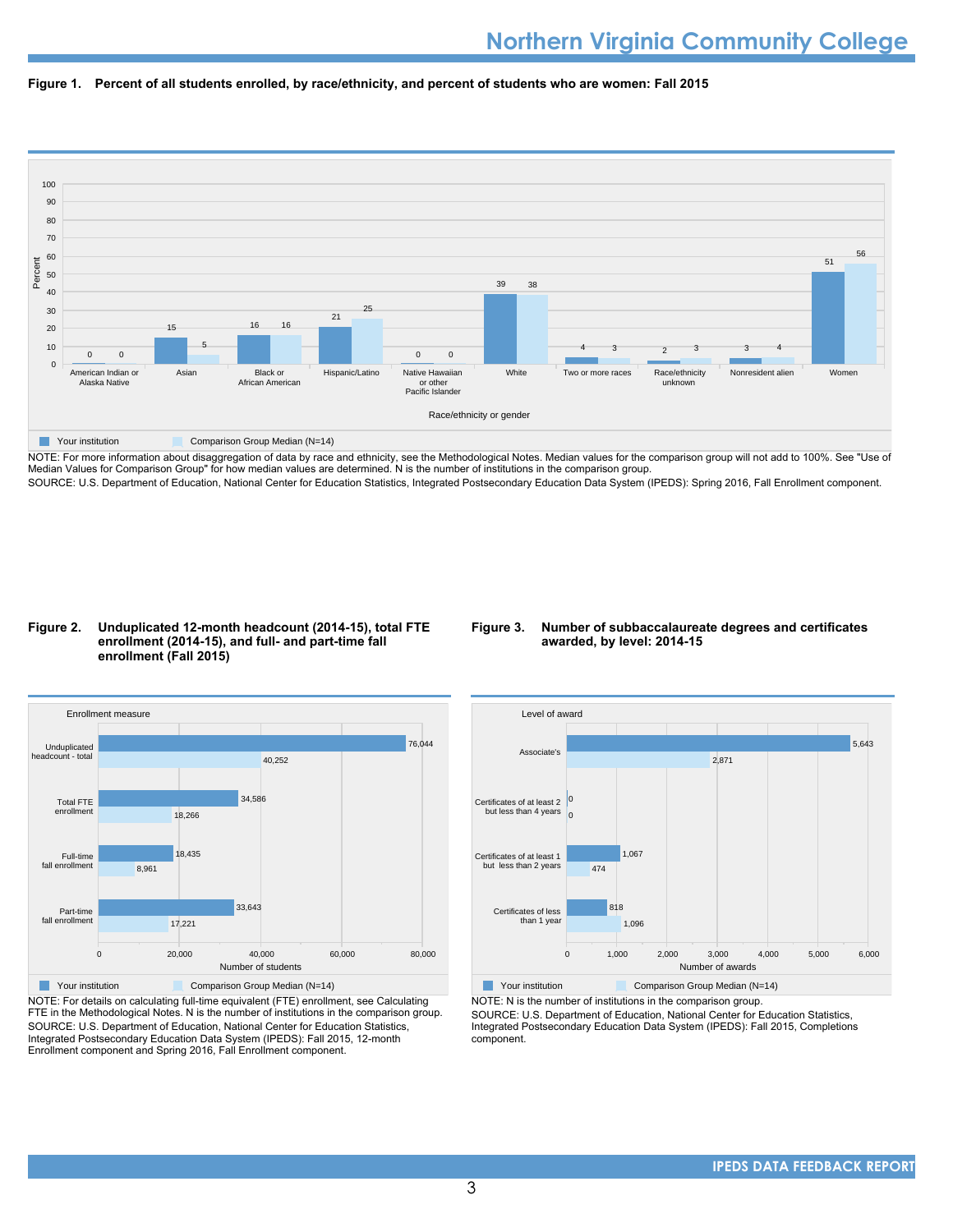# **Northern Virginia Community College**

**Figure 4. Academic year tuition and required fees for full-time, first-time degree/certificate-seeking undergraduates: 2012-13 to 2015-16**



NOTE: The tuition and required fees shown here are the lowest reported from the categories of in-district, in-state, and out-of-state. N is the number of institutions in the comparison group.

SOURCE: U.S. Department of Education, National Center for Education Statistics, Integrated Postsecondary Education Data System (IPEDS): Fall 2015, Institutional Characteristics component.

#### **Figure 5. Average net price of attendance for full-time, first-time degree/certificate-seeking undergraduate students, who were awarded grant or scholarship aid: 2012-13 to 2014- 15**



NOTE: Average net price is for full-time, first-time degree/certificate-seeking undergraduate students and is generated by subtracting the average amount of federal, state/local government, and institutional grant and scholarship awarded aid from the total cost of attendance. Total cost of attendance is the sum of published tuition and required fees, books and supplies, and the average room and board and other expenses. For details, see the Methodological Notes. N is the number of institutions in the comparison group.

SOURCE: U.S. Department of Education, National Center for Education Statistics, Integrated Postsecondary Education Data System (IPEDS): Fall 2015, Institutional Characteristics component and Winter 2015-16, Student Financial Aid component.

#### **Figure 6. Percent of full-time, first-time degree/certificate-seeking undergraduate students who were awarded grant or scholarship aid from the federal government, state/local government, or the institution, or loans, by type of aid: 2014-15**



NOTE: Any grant aid above includes grant or scholarship aid awarded from the federal government, state/local government, or the institution. Federal grants includes Pell grants and other federal grants. Any loans includes federal loans and other loans awarded to students. For details on how students are counted for financial aid reporting, see Cohort Determination in the Methodological Notes. N is the number of institutions in the comparison group.

SOURCE: U.S. Department of Education, National Center for Education Statistics, Integrated Postsecondary Education Data System (IPEDS): Winter 2015-16, Student Financial Aid component.

#### **Figure 7. Average amounts of grant or scholarship aid from the federal government, state/local government, or the institution, or loans awarded to full-time, first-time degree/certificate-seeking undergraduate students, by type of aid: 2014-15**



NOTE: Any grant aid above includes grant or scholarship aid awarded from the federal

government, state/local government, or the institution. Federal grants includes Pell grants and other federal grants. Any loans includes federal loans and other loans awarded to students. Average amounts of aid were calculated by dividing the total aid awarded by the total number of recipients in each institution. N is the number of institutions in the comparison group.

SOURCE: U.S. Department of Education, National Center for Education Statistics, Integrated Postsecondary Education Data System (IPEDS): Winter 2015-16, Student Financial Aid component.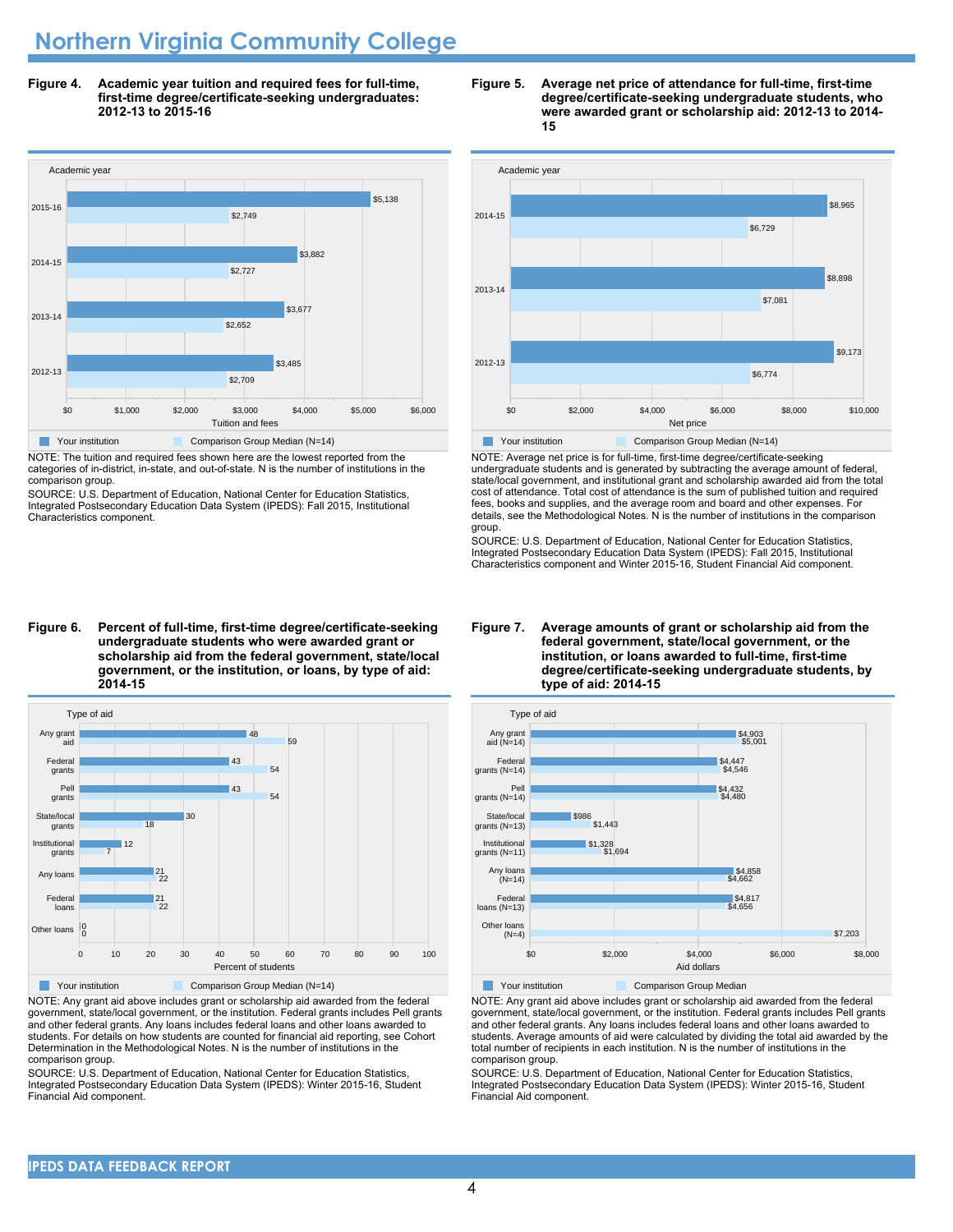# **Northern Virginia Community College**

**Figure 8. Percent of all undergraduates awarded aid, by type of aid: 2014-15**

**Figure 9. Average amount of aid awarded to all undergraduates, by type of aid: 2014-15**



NOTE: Any grant aid above includes grant or scholarship aid awarded from the federal government, state/local government, the institution, or other sources. Federal loans includes only federal loans awarded to students. N is the number of institutions in the comparison group.

SOURCE: U.S. Department of Education, National Center for Education Statistics, Integrated Postsecondary Education Data System (IPEDS): Winter 2015-16, Student Financial Aid component.



NOTE: Any grant aid above includes grant or scholarship aid from the federal government, state/local government, the institution, or other sources. Federal loans includes federal loans to students. Average amounts of aid were calculated by dividing the total aid awarded by the total number of recipients in each institution. N is the number of institutions in the comparison group.

SOURCE: U.S. Department of Education, National Center for Education Statistics, Integrated Postsecondary Education Data System (IPEDS): Winter 2015-16, Student Financial Aid component.

#### **Figure 10. Retention rates of full-time, first time degree/certificate seeking students (Fall 2014 cohort)**



NOTE: Retention rates are measured from the fall of first enrollment to the following fall. Academic reporting institutions report retention data as of the institution's official fall reporting date or as of October 15, 2014. Program reporters determine the cohort with enrollment any time between August 1-October 31, 2014 and retention based on August 1, 2015. For more details, see the Methodological Notes. N is the number of institutions in the comparison group.

SOURCE: U.S. Department of Education, National Center for Education Statistics, Integrated Postsecondary Education Data System (IPEDS): Spring 2016, Fall Enrollment component.

#### **Figure 11. Graduation and transfer-out rates of full-time, first-time degree/certificate-seeking undergraduates within 150% of normal time to program completion (2012 cohort)**



NOTE: Graduation rate cohort includes all full-time, first-time degree/certificate-seeking undergraduate students. Graduation and transfer-out rates are the Student Right-to-Know rates. Only institutions with mission to prepare students to transfer are required to report transfer out. For more details, see the Methodological Notes. N is the number of institutions in the comparison group.

SOURCE: U.S. Department of Education, National Center for Education Statistics, Integrated Postsecondary Education Data System (IPEDS): Winter 2015-16, Graduation Rates component.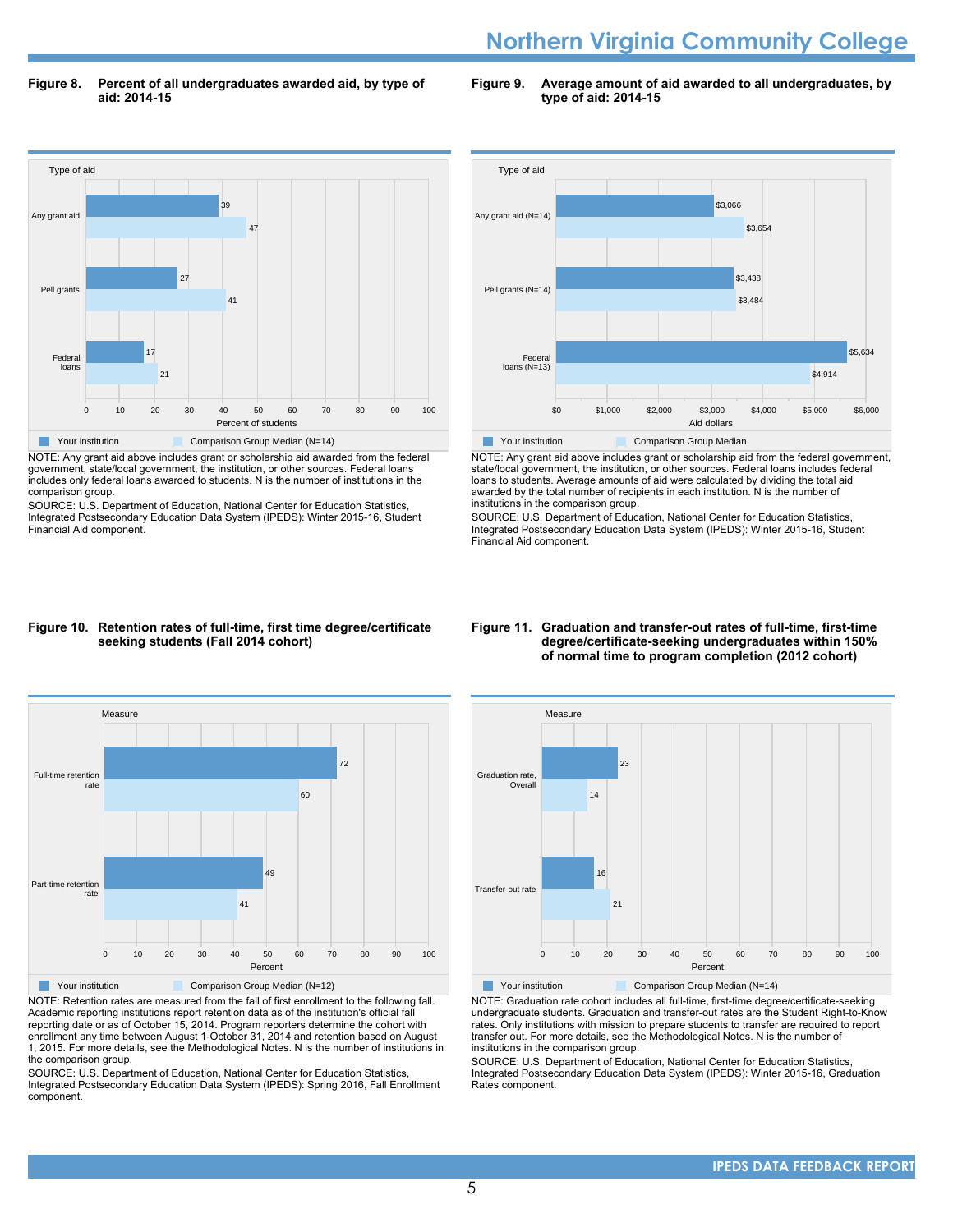**Figure 12. Graduation rates of full-time, first-time degree/certificate-seeking undergraduates within 150% of normal time to program completion, by race/ethnicity: 2012 cohort**



NOTE: For more information about disaggregation of data by race and ethnicity, see the Methodological Notes. The graduation rates are the Student Right-to-Know (SRK) rates. Median values for the comparison group will not add to 100%. N is the number of institutions in the comparison group.

SOURCE: U.S. Department of Education, National Center for Education Statistics, Integrated Postsecondary Education Data System (IPEDS): Winter 2015-16, Graduation Rates component.

#### **Figure 13. Graduation rates of full-time, first-time degree/ certificate-seeking undergraduates within normal time, and 150% and 200% of normal time to completion: 2011 cohort**



NOTE: The 150% graduation rate is the Student Right-to-Know (SRK) rates; the Normal time and 200% rates are calculated using the same methodology. For details, see the Methodological Notes. N is the number of institutions in the comparison group. SOURCE: U.S. Department of Education, National Center for Education Statistics, Integrated Postsecondary Education Data System (IPEDS): Winter 2015-16, 200% Graduation Rates component.

#### **Figure 14. Percent distribution of core revenues, by source: Fiscal year 2015**



NOTE: The comparison group median is based on those members of the comparison group that report finance data using the same accounting standards as the comparison institution. For a detailed definition of core revenues, see the Methodological Notes. N is the number of institutions in the comparison group.

SOURCE: U.S. Department of Education, National Center for Education Statistics, Integrated Postsecondary Education Data System (IPEDS): Spring 2016, Finance component.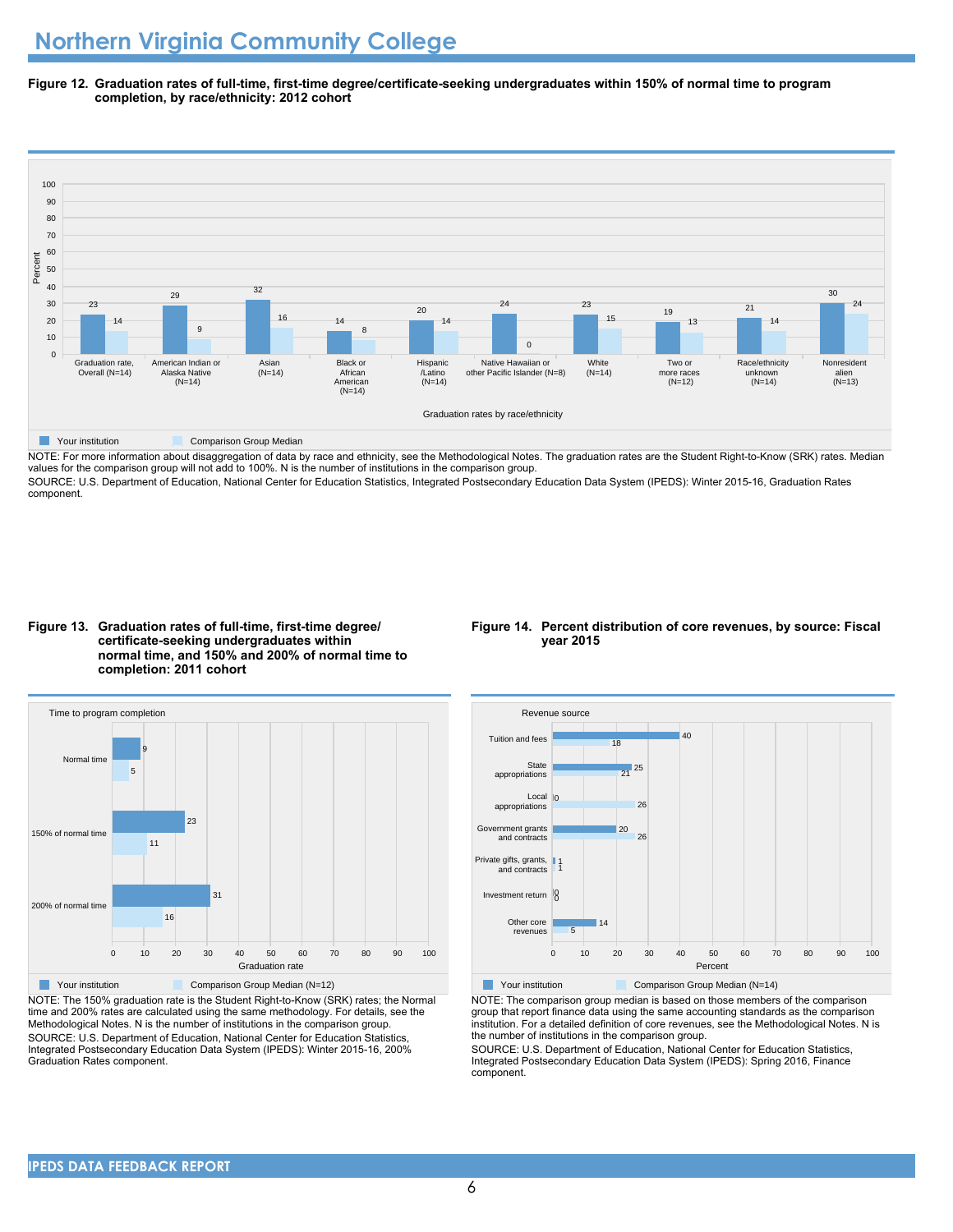# **Northern Virginia Community College**

**Figure 15. Core expenses per FTE enrollment, by function: Fiscal year 2015**

**Figure 16. Full-time equivalent staff, by occupational category: Fall 2015**



NOTE: Expenses per full-time equivalent (FTE) enrollment, particularly instruction, may be inflated because finance data includes all core expenses while FTE reflects credit activity only. For details on calculating FTE enrollment and a detailed definition of core expenses, see the Methodological Notes. N is the number of institutions in the comparison group. SOURCE: U.S. Department of Education, National Center for Education Statistics, Integrated Postsecondary Education Data System (IPEDS): Fall 2015, 12-month Enrollment component and Spring 2016, Finance component.



NOTE: Graduate assistants are not included. For calculation details, see the Methodological Notes. N is the number of institutions in the comparison group. SOURCE: U.S. Department of Education, National Center for Education Statistics, Integrated Postsecondary Education Data System (IPEDS): Spring 2016, Human Resources component.

#### **Figure 17. Average salaries of full-time instructional non-medical staff equated to 9-month contracts, by academic rank: Academic year 2015-16**



NOTE: Average salaries of full-time instructional non-medical staff equated to 9-month contracts was calculated by multiplying the average monthly salary by 9. The average monthly salary was calculated by dividing the total salary outlays by the total number of months covered by staff on 9, 10, 11 and 12-month contracts.

SOURCE: U.S. Department of Education, National Center for Education Statistics, Integrated Postsecondary Education Data System (IPEDS): Spring 2016, Human Resources component.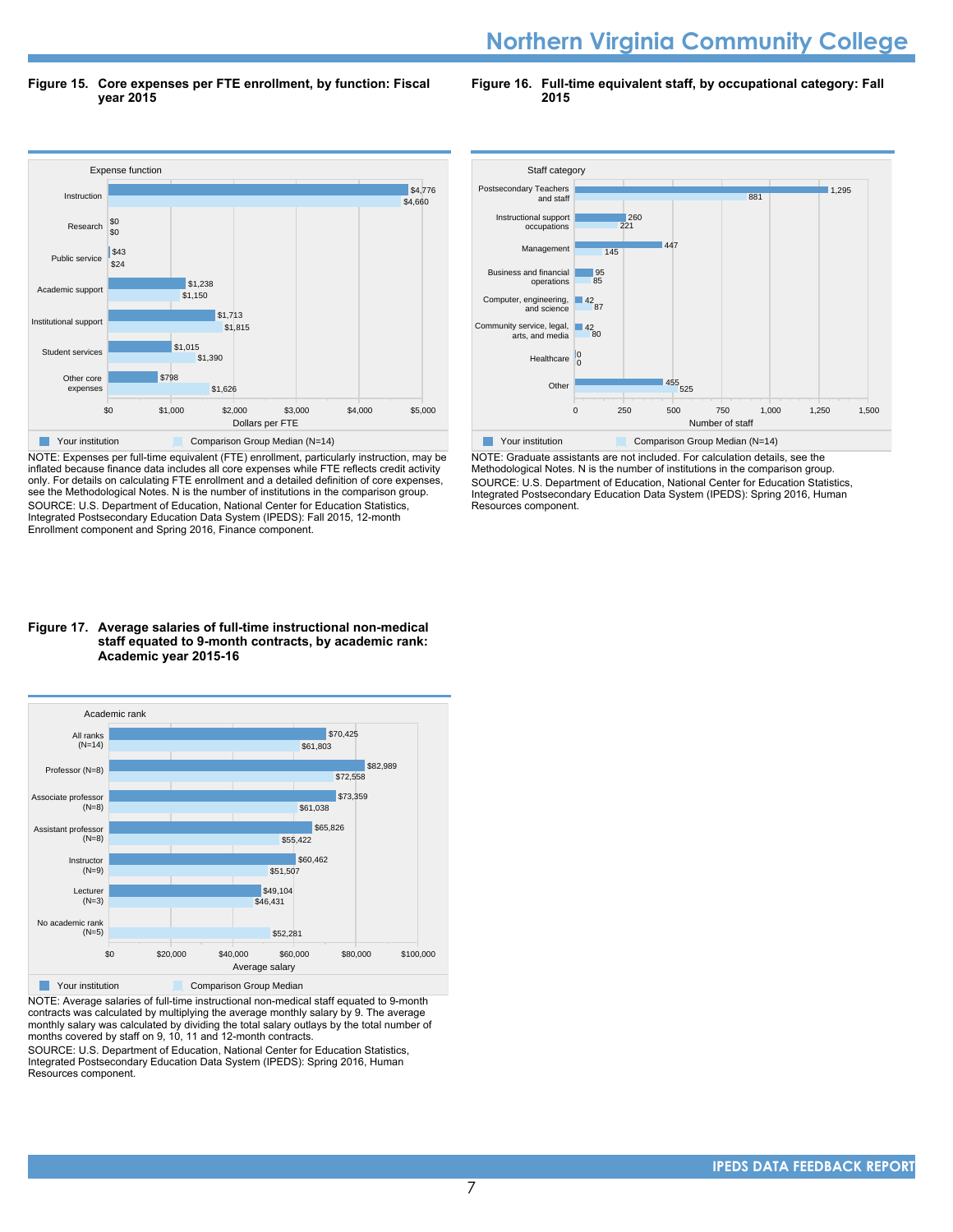## **METHODOLOGICAL NOTES**

#### **Overview**

This report is based on data supplied by institutions to IPEDS during the 2015-16 data collection year. Response rates exceeded 99% for most surveys. Detailed response tables are included in IPEDS First Look reports at [http://nces.ed.gov/pubsearch/getpubcats.asp?sid=010.](http://nces.ed.gov/pubsearch/getpubcats.asp?sid=010)

#### **Use of Median Values for Comparison Group**

The value for the comparison institution is compared to the median value for the comparison group for each statistic included in the figure. If more than one statistic is presented in a figure, the median values are determined separately for each indicator or statistic. Medians are not reported for comparison groups with fewer than three values. Where percentage distributions are presented, median values may not add to 100%. To access all the data used to create the figures included in this report, go to 'Use the Data' portal on the IPEDS website (<http://nces.ed.gov/ipeds>).

#### **Missing Statistics**

If a statistic is not reported for your institution, the omission indicates that the statistic is not relevant to your institution and the data were not collected. Not all notes may be applicable to your report.

#### **Use of Imputed Data**

All IPEDS data are subject to imputation for total (institutional) and partial (item) nonresponse. If necessary, imputed values were used to prepare your report.

#### **Data Confidentiality**

IPEDS data are not collected under a pledge of confidentiality.

#### **Disaggregation of Data by Race/Ethnicity**

When applicable, some statistics are disaggregated by race/ethnicity. Data disaggregated by race/ethnicity have been reported using the 1997 Office of Management and Budget categories. Detailed information about the race/ethnicity categories can be found at <http://nces.ed.gov/ipeds/reic/resource.asp>.

#### **Cohort Determination for Reporting Student Financial Aid and Graduation Rates**

Student cohorts for reporting Student Financial Aid and Graduation Rates data are based on the reporting type of the institution. For institutions that report based on an academic year (those operating on standard academic terms), student counts and cohorts are based on fall term data. Student counts and cohorts for program reporters (those that do not operate on standard academic terms) are based on unduplicated counts of students enrolled during a full 12-month period.

### **DESCRIPTION OF STATISTICS USED IN THE FIGURES**

### **Admissions (only for non-open-admissions schools)**

#### *Admissions and Test Score Data*

Admissions and test score data are presented only for institutions that do not have an open admission policy, and apply to first-time, degree/certificate-seeking undergraduate students only. Applicants include only those students who fulfilled all requirements for consideration for admission and who were notified of one of the following actions: admission, non-admission, placement on a wait list, or application withdrawn (by applicant or institution). Admitted applicants (admissions) include wait-listed students who were subsequently offered admission. Early decision, early action, and students who began studies during the summer prior to the fall reporting period are included. For customized Data Feedback Reports, test scores are presented only if they are required for admission.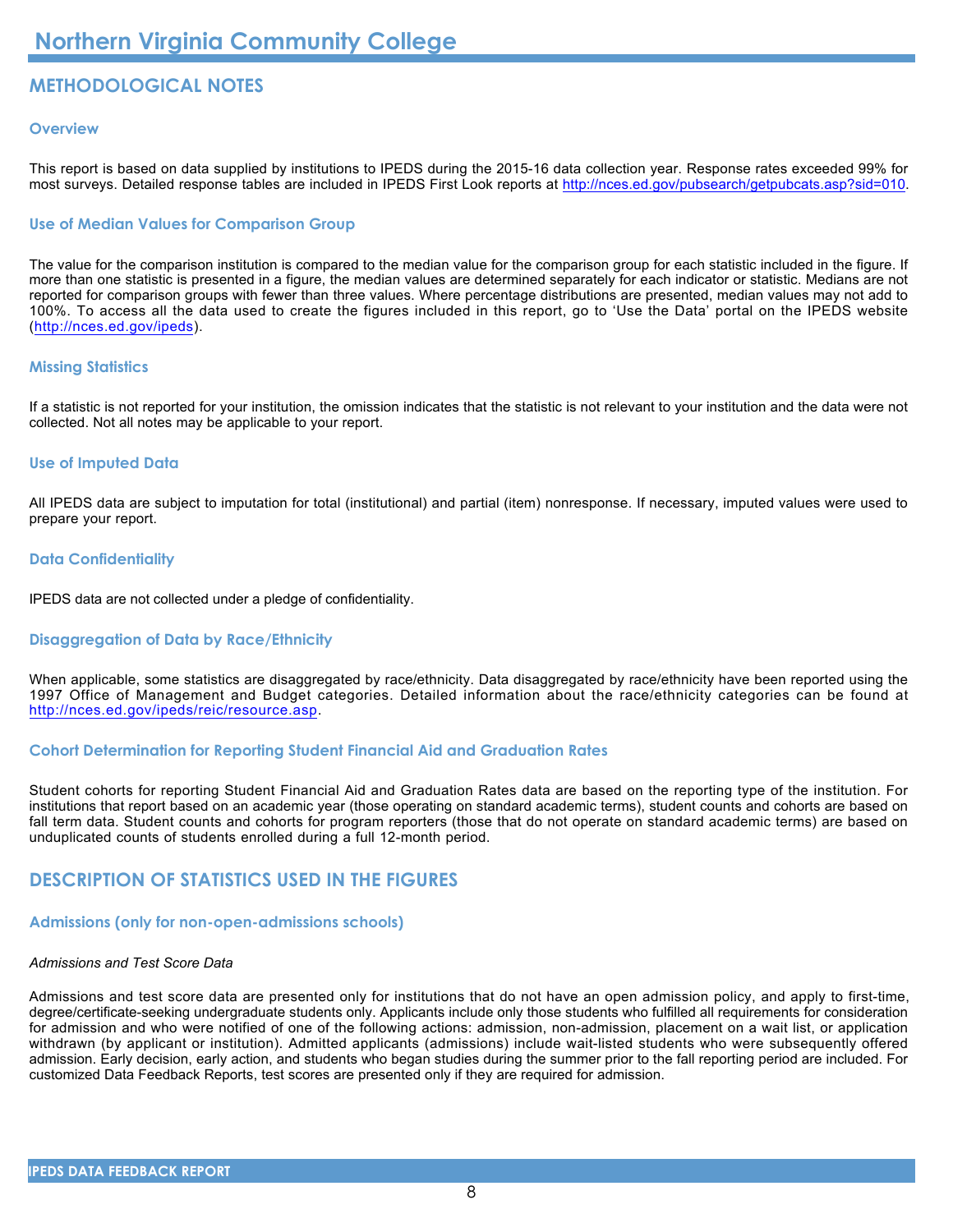#### **Student Enrollment**

#### *FTE Enrollment*

The full-time equivalent (FTE) enrollment used in this report is the sum of the institution's FTE undergraduate enrollment and FTE graduate enrollment (as calculated from or reported on the 12-month Enrollment component). Undergraduate and graduate FTE are estimated using 12 -month instructional activity (credit and/or contact hours). See "Calculation of FTE Students (using instructional activity)" in the IPEDS Glossary at <http://nces.ed.gov/ipeds/glossary/>.

#### *Total Entering Undergraduate Students*

Total entering students are students at the undergraduate level, both full- and part-time, new to the institution in the fall term (or the prior summer term who returned in the fall). This includes all first-time undergraduate students, students transferring into the institution at the undergraduate level, and non-degree/certificate-seeking undergraduates entering in the fall. Only degree-granting, academic year reporting institutions provide total entering student data.

#### **Charges and Net Price**

#### *Average Institutional Net Price*

Average net price is calculated for full-time, first-time degree/certificate-seeking undergraduates who were awarded grant or scholarship aid from the federal government, state/local government, or the institution anytime during the full aid year. For public institutions, this includes only students who paid the in-state or in-district tuition rate. Other sources of grant aid are excluded. Average net price is generated by subtracting the average amount of federal, state/local government, and institutional grant and scholarship aid from the total cost of attendance. Total cost of attendance is the sum of published tuition and required fees, books and supplies, and the average room and board and other expenses.

For the purpose of the IPEDS reporting, aid awarded refers to financial aid that was awarded to, and accepted by, a student. This amount may differ from the aid amount that is disbursed to a student.

#### **Retention and Graduation Rates**

#### *Graduation Rates and Transfer-out Rate*

Graduation rates are those developed to satisfy the requirements of the Student Right-to-Know Act and Higher Education Act, as amended, and are defined as the total number of individuals from a given cohort of full-time, first-time degree/certificate-seeking undergraduates who completed a degree or certificate within a given percent of normal time to complete all requirements of the degree or certificate program before the ending status date of August 31, 2014; divided by the total number of students in the cohort of full-time, first-time degree/certificateseeking undergraduates minus any allowable exclusions. Institutions are permitted to exclude from the cohort students who died or were totally and permanently disabled; those who left school to serve in the armed forces or were called up to active duty; those who left to serve with a foreign aid service of the federal government, such as the Peace Corps; and those who left to serve on an official church mission.

Transfer-out rate is the total number of students from the cohort who are known to have transferred out of the reporting institution (without earning a degree/award) and subsequently re-enrolled at another institution within the same time period; divided by the same adjusted cohort (initial cohort minus allowable exclusions) as described above. Only institutions with a mission that includes providing substantial preparation for students to enroll in another eligible institution are required to report transfers out.

#### *Retention Rates*

Retention rates are measures at which students persist in their educational program at an institution, expressed as a percentage. For fouryear institutions, this is the percentage of first-time bachelors (or equivalent) degree-seeking undergraduates from the previous fall who are again enrolled in the current fall. For all other institutions this is the percentage of first-time degree/certificate-seeking students from the previous fall who either re-enrolled or successfully completed their program by the current fall. The full-time retention rate is calculated using the percentage of full-time, first-time degree/certificate-seeking undergraduates, while the part-time rate is calculated using the percentage of part-time, first-time degree/certificate-seeking undergraduates.

#### **Finance**

#### *Core Revenues*

Core revenues for public institutions reporting under GASB standards include tuition and fees; state and local appropriations; government grants and contracts; private gifts, grants, and contracts; sales and services of educational activities; investment income; other operating and